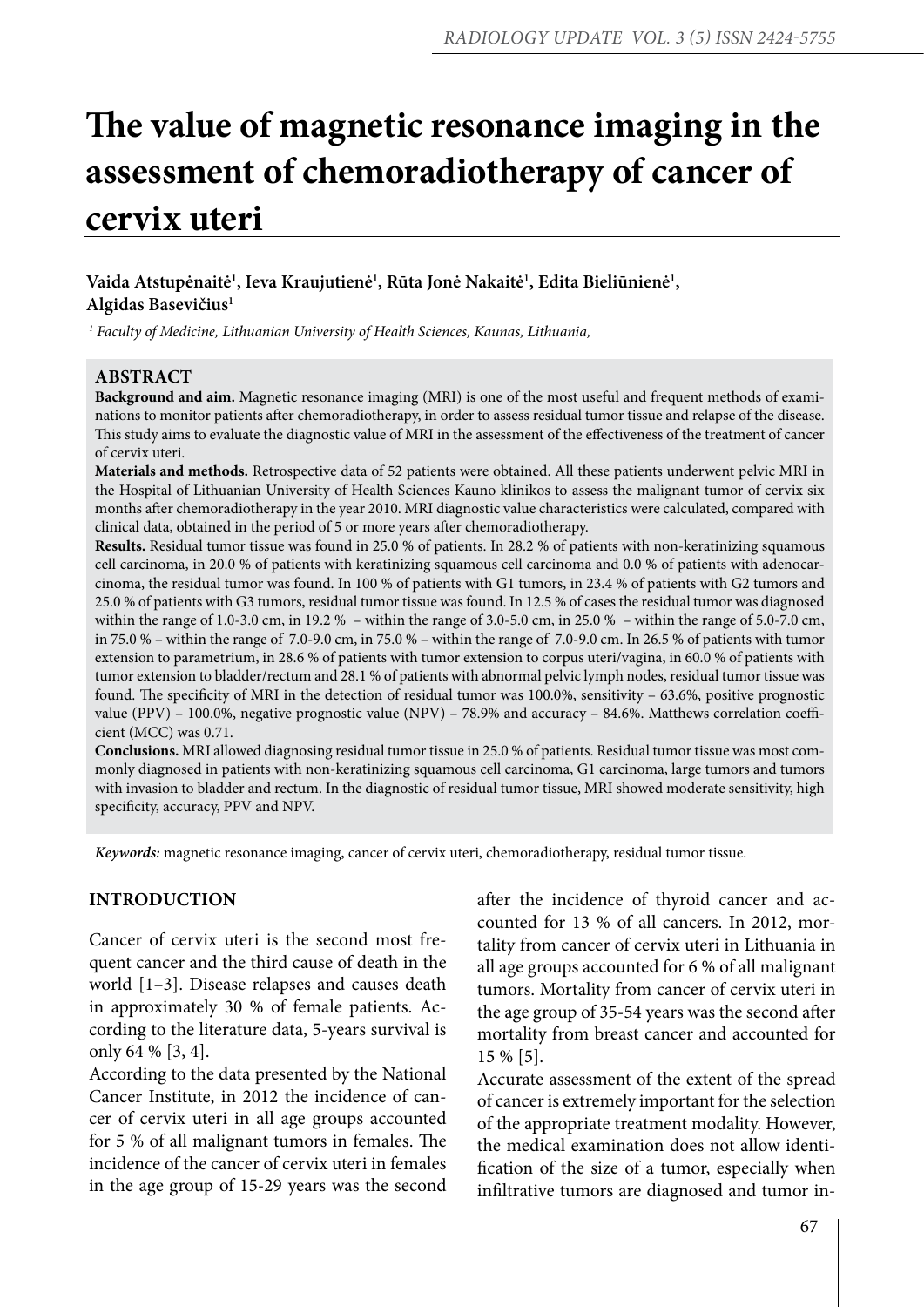filtrates parametrium and pelvic wall and when lymph node metastases are observed. A biopsy may not agree with the results of postoperative histopathological examination because tumors are often heterogenic. Non-invasive visualization methods provide useful additional information which is necessary for precise evaluation of the clinical stage [6].

The prognosis of the disease depends on the stage at the time of diagnosis, the size of the tumor, its histological type, stromal infiltration, local and distant metastases [6]. Magnetic resonance imaging (MRI) is extremely valuable for the evaluation of the local extent of cancer of cervix uteri which predetermines the selection of treatment modality and prognosis of the disease. MRI is especially valuable in patients selected for chemoradiotherapy when radical hysterectomy is impossible [2, 7].

It is essential to monitor patients after chemoradiotherapy in order to assess residual tumor tissue and relapse of the disease. In this case, clinical examination is not very accurate. Computed tomography (CT) does not allow precisely to differentiate residual tumor tissue with radiation fibrosis and other possible abnormalities, and therefore MRI is one of the most useful and frequent methods of examinations. When a residual tumor is detected, and additional chemotherapy and radiotherapy are applied survival prognosis improves, and therefore, early diagnosis of relapse or residual tumor is of extreme value [8, 9].

# **AIM**

To evaluate the diagnostic value of MRI in the assessment of the effectiveness of the treatment of cancer of cervix uteri.

# **OBJECTIVES**

1. To determine the number of patients with residual tumor tissue detected by the MRI method. 2. To assess the distribution of residual tumor tissue according to the size of the previous tumor, local extension, histological type and grade of differentiation.

3. To calculate the sensitivity of MRI, its specificity, accuracy, positive prognostic value (PPV), negative prognostic value (NPV) in the evaluation of the effectiveness of treatment.

## **MATERIALS AND METHODS**

Retrospective data of 52 (n=52) patients were obtained from the Registration Office of the Department of Obstetrics and Gynaecology of the Hospital of Lithuanian University of Health Sciences Kauno klinikos archive and Hospital Information System (HIS). All these patients underwent pelvic MRI in the Department of Radiology to assess the malignant tumor of cervix six months after chemoradiotherapy in the year 2010.

Pelvic MRIs were performed by 1.5 T MRI scanner "Siemens Magnetom Avanto Syngo MR B 15", equipped with a pelvic coil, with patients in a supine position, their hands raised overhead, and legs straighten. Anterior, lateral, axial and axial oblique plains were employed according to pelvic examination protocol.

The first phase involved a native scan in T1W/ TIRM, T1W/TSE, and T2W/TSE sequences. The second stage included a DW/EPI sequence using b values of 50, 400 and 800 s/mm2. ADC maps were reconstructed from DW images. The third phase consisted of T1W/TSE and T1W/ SE/FS sequences using an intravenous gadolinium-based contrast medium. Contrast medium was injected into a peripheral vein; the precise amount was calculated according to the patient's body weight: 1 ml product / 5 kg body weight or 15 ml / 75 kg.

The following patients' characteristics were used for the research data analysis: patients' age, tumor size and extent before treatment, histological type, and differentiation grade. Tumor size and extent were assessed using MRI data obtained before chemoradiotherapy. Assessment of tumor histological type and differentiation grade were based on data of morphological examination of biopsy specimens obtained before initiation of treatment. The number of cases with residual tumor detected using MRI 6 months after chemoradiotherapy was also assessed. MRI sensitivity, specificity, and accuracy were also calculated as well as PPV and NPV compared with clinical data obtained in the period of 5 or more years after chemoradiotherapy.

According to various authors, a 5-years survival period after the treatment of cancer of cervix uteri was selected because a statistically signifi-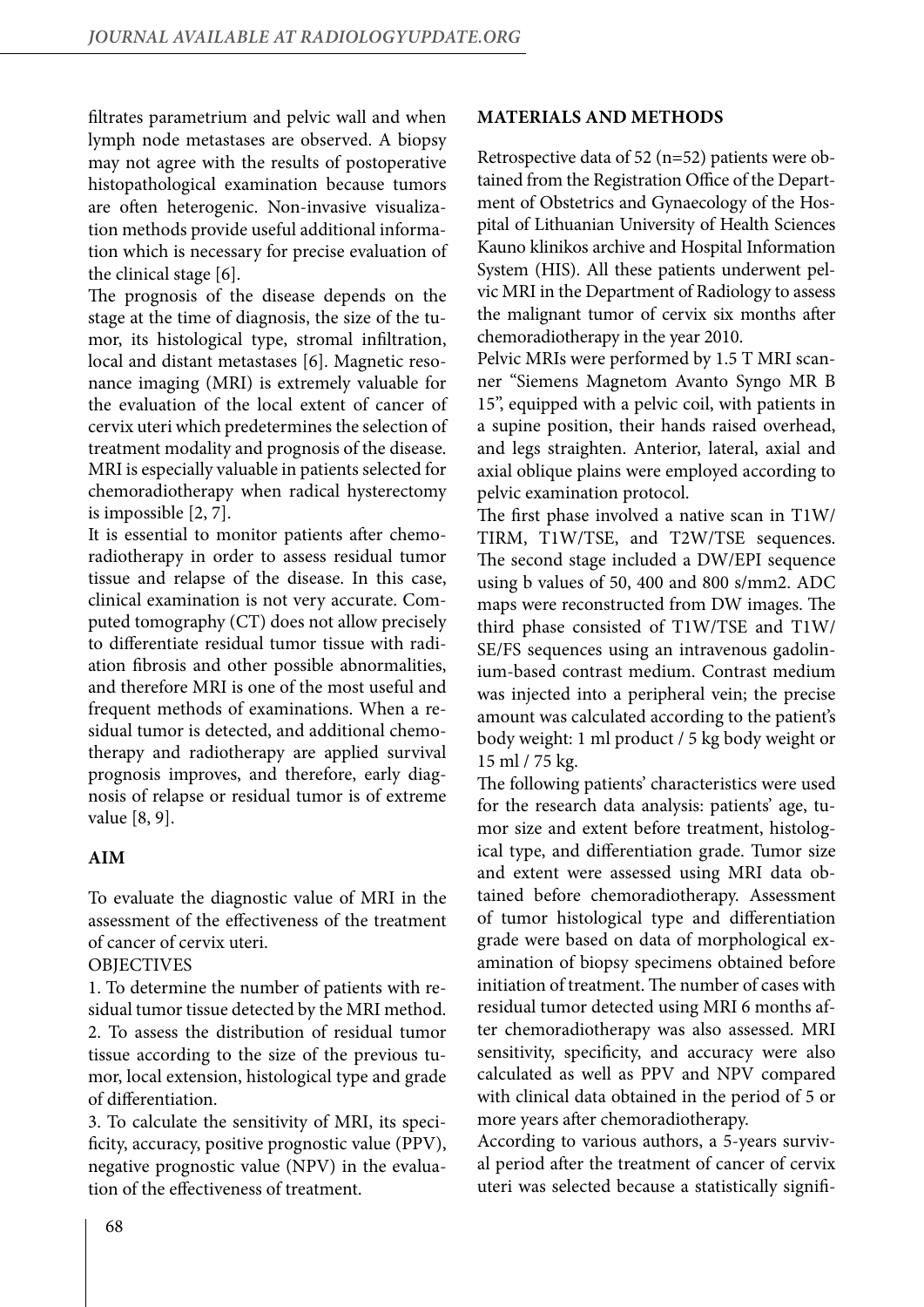cant decrease in a number of relapses after that period is observed and follow-up visits are required only once yearly. This period is sufficient to determine the absence of relapse or residual tumor tissue as weighted regression [10].

The Matthews correlation was used to identify classification quality.

The obtained data were analyzed using software packages "SPSS 17.0" and "Excel 2016". The selected level of statistical significance was p < 0.05. Quantitative data were presented as an average and a standard deviation. Qualitative data were presented as absolute numbers and percentages.

## **RESULTS**

In 2010 in the Clinic of Radiology MRI to assess the tumor of cervix uteri six months after chemoradiotherapy was performed in 52 patients. Patients' age ranged from 29 to 86 years, the average age was 52.9 11.86 years (Figure 1). Histological examination showed keratinizing squamous cell carcinoma in 39 patients (75.0 %), non-keratinizing squamous cell carcinoma in 10 patients (19.2 %) and adenocarcinomas in 3 patients (5.8 %).

In 1 patient (1.9 %) G1 grade was established at diagnosis, in 47 patients (90.4 %) – G2 grade, and in 4 patients (7.7 %) – G3 grade.

Tumor distribution by tumor sizes was assessed, it ranged from 1.2 to 11.0 cm, average was 4.74±1.90 cm. 8 number of cases (15.4 %) were within 1.0 – 3.0 cm, 26 (50.0 %) – within 3.0 – 5.0 cm, 12 (23.1 %) – within 5.0 – 7.0 cm, 4 (7.7 %) – within 7.0 – 9.0 cm, 2 (3.8 %) – within 9.0 – 11.0 cm range.



### **Figure 1. Patients' distribution by age groups**

The local extension of the tumor was assessed. Invasion to parametrium was diagnosed in 49 patients (94.2 %), invasion to corpus uteri/vagina was diagnosed in 28 patients (53.8 %) and invasion to bladder/rectum was diagnosed in 5 patients (9.6 %).

MRI performed six months after chemoradiotherapy was used to assess the number of patients with residual tumor; it was diagnosed in 13 patients (25.0 %) (Figure 2).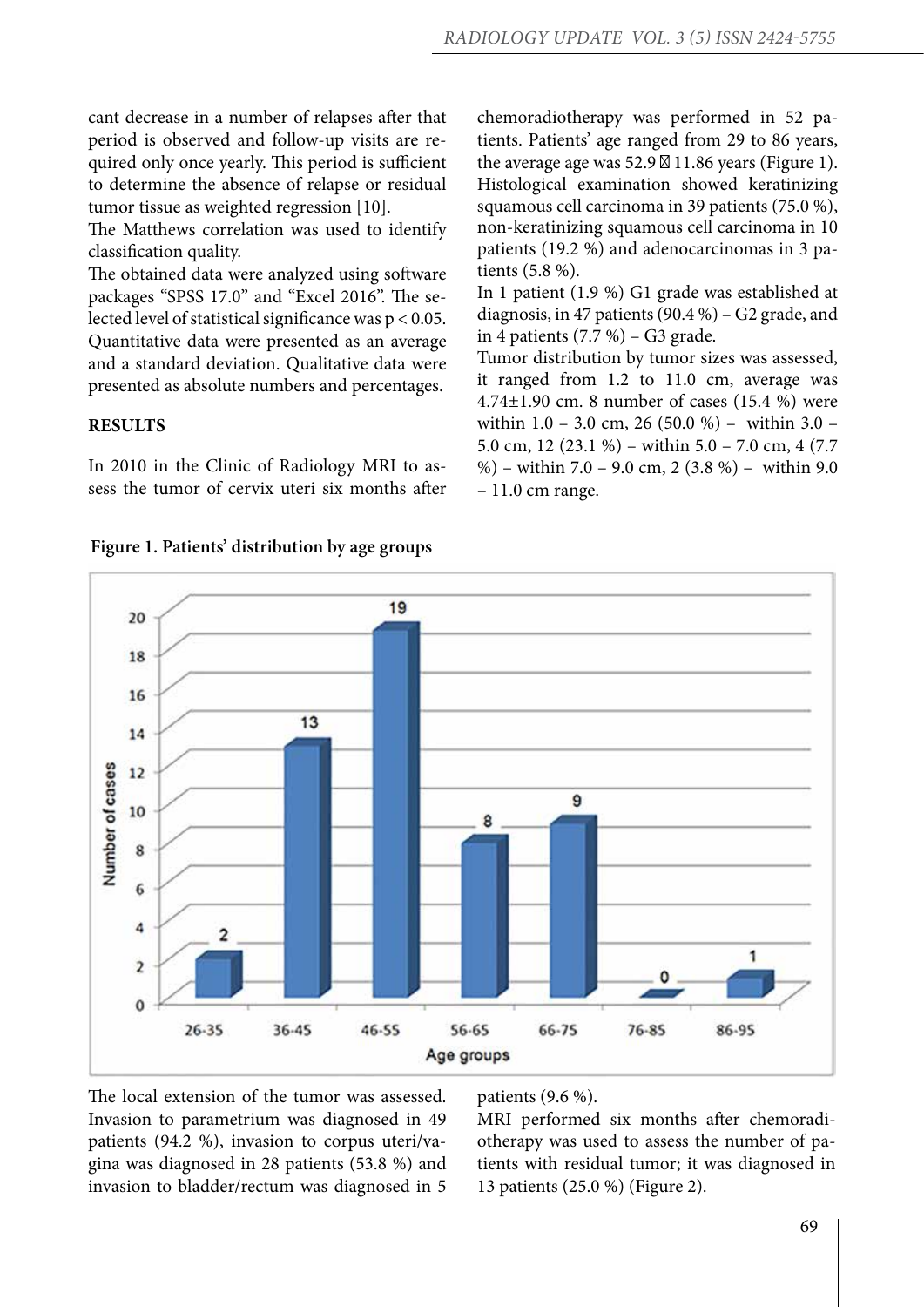

Figure 2. Pelvic MRI, T2W/TSE sequence, lateral (A) and axial (B) planes. Cervix uteri are large; its structure is heterogeneous – changes after chemoradiotherapy. Infiltration with abnormal SI is observed along the cervical canal – residual tumor masses

Residual tumor tissue was not found in 39 patients (75.0 %) (Figure 3).



Figure 3. Pelvic MRI, T2W/TSE sequence, lateral (A) and axial (B) planes. Changes after chemoradiotherapy are visible. Cervix uteri are small in size, homogeneous; no unusual SI lesions are observed (arrows).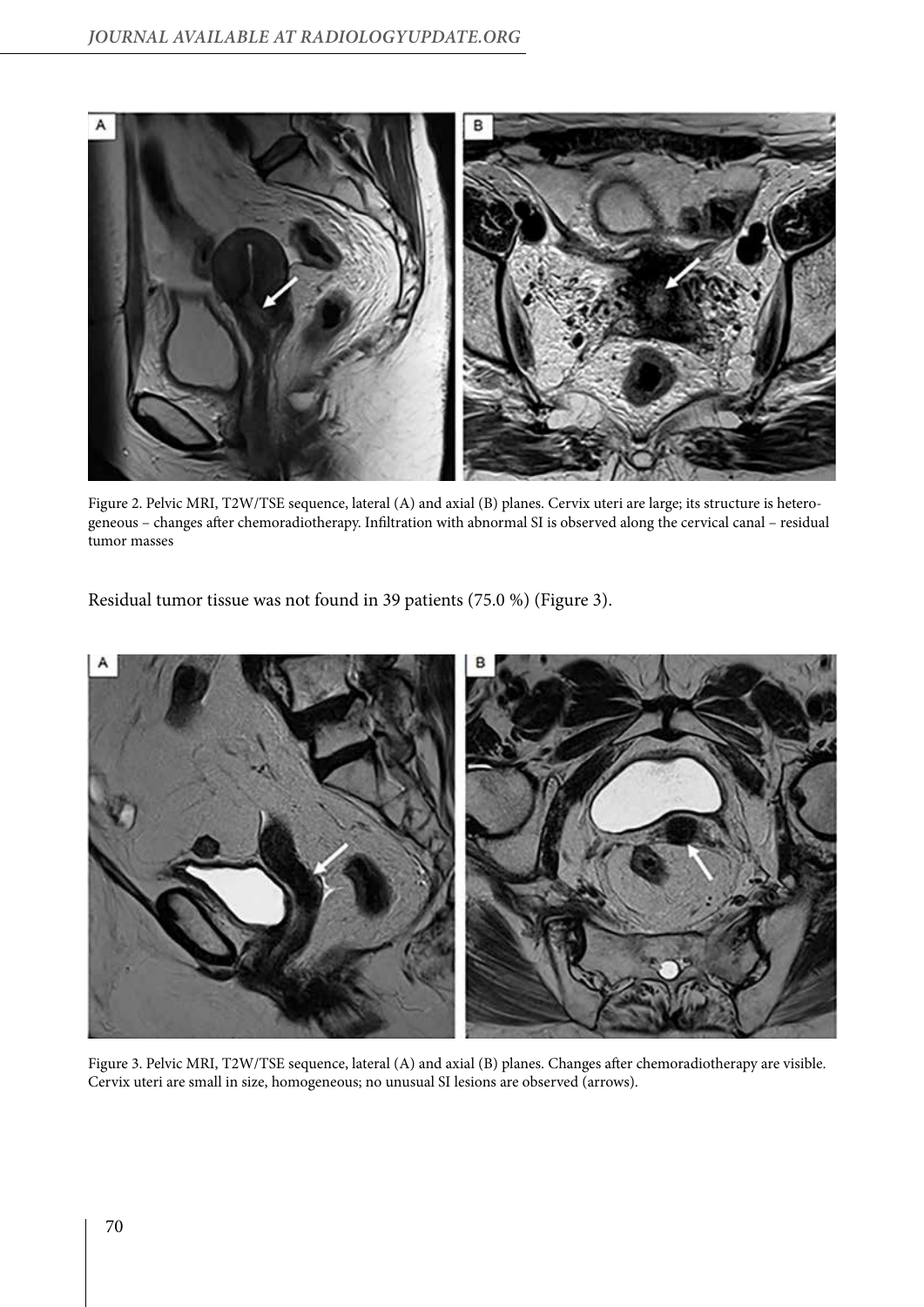The distribution of residual tumor tissue by tumor histological type was analyzed. In 11 out of 39 patients (28.2 %) with non-keratinizing squamous cell carcinoma, residual tumor was found. In 2 out of 10 patients (20.0 %) with keratinizing squamous cell carcinoma, the residual tumor was found. Moreover, in 0 out of 3 patients with residual adenocarcinoma tumor was found (0.0 %) (Figure 4).





The distribution of residual tumor tissue by tumor differentiation grade was presented. In 1 out of 1 (100 %) patient with a G1 tumor, residual tumor tissue was found. In 11 out of 47 (23.4 %) patients with a G2 tumor, residual tumor tissue was found. Moreover, in 1 patient out of 4 (25.0 %) with a G3 tumor, residual tumor tissue was found (Figure 5).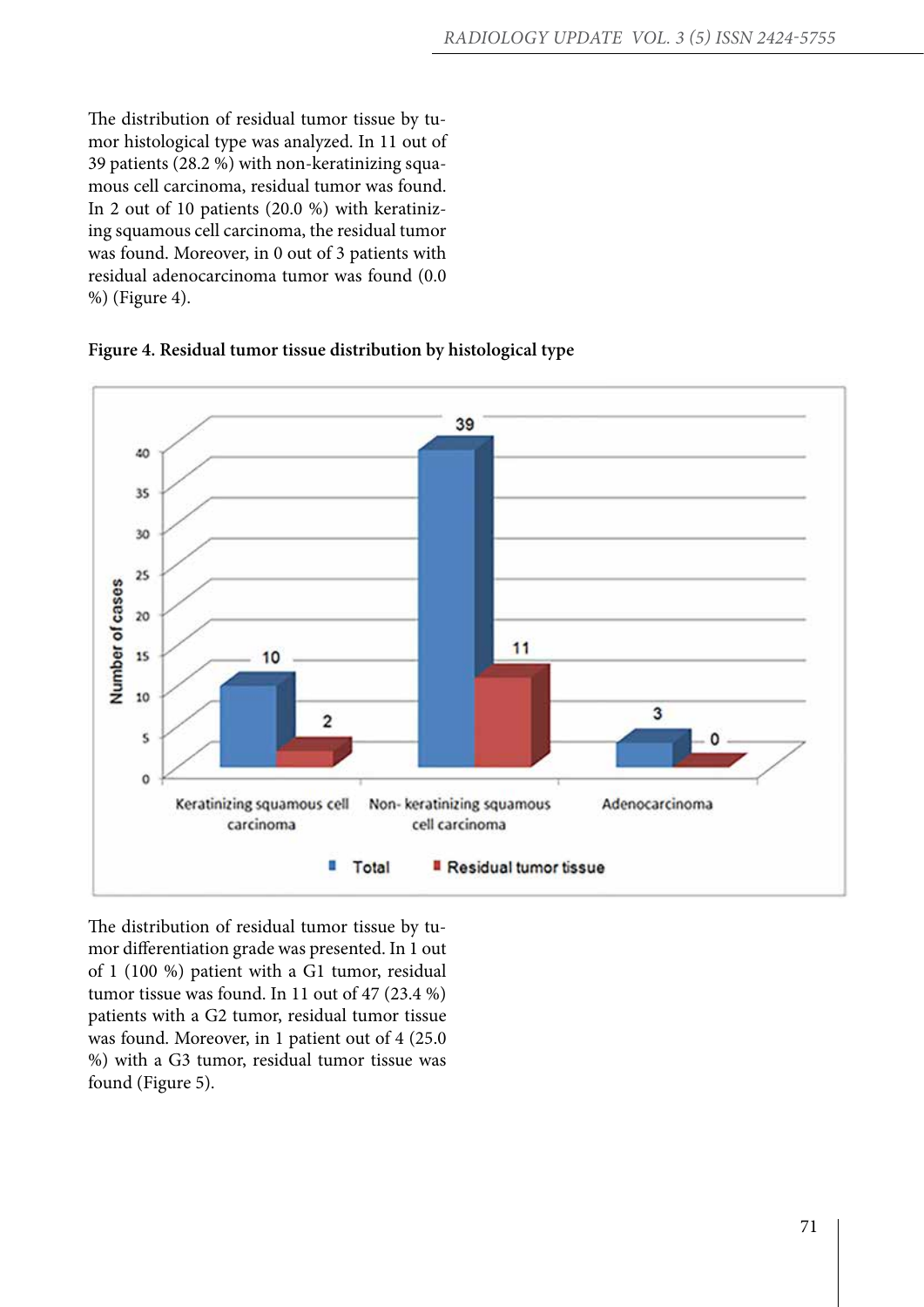

**Figure 5. Residual tumor tissue distribution by tumor grade**

The number of cases with residual tumor tissue before treatment was compared with the tumor size (largest dimension). 1 out of 8 (12.5 %) residual tumor was diagnosed within the range of 1.0-3.0 cm. 5 out of 26 (19.2 %) residual tumor was diagnosed within the range of 3.0-5.0 cm. 3

out of 12 (25.0 %) residual tumor was diagnosed within the range of 5.0-7.0 cm. 3 out of 4 (75.0 %) residual tumor was diagnosed within the range of 7.0-9.0 cm. 1 out of 4 (75.0 %) residual tumor was diagnosed within the range of 7.0-9.0 cm (Figure 6).



**Figure 6. Residual tumor tissue distribution by tumor size**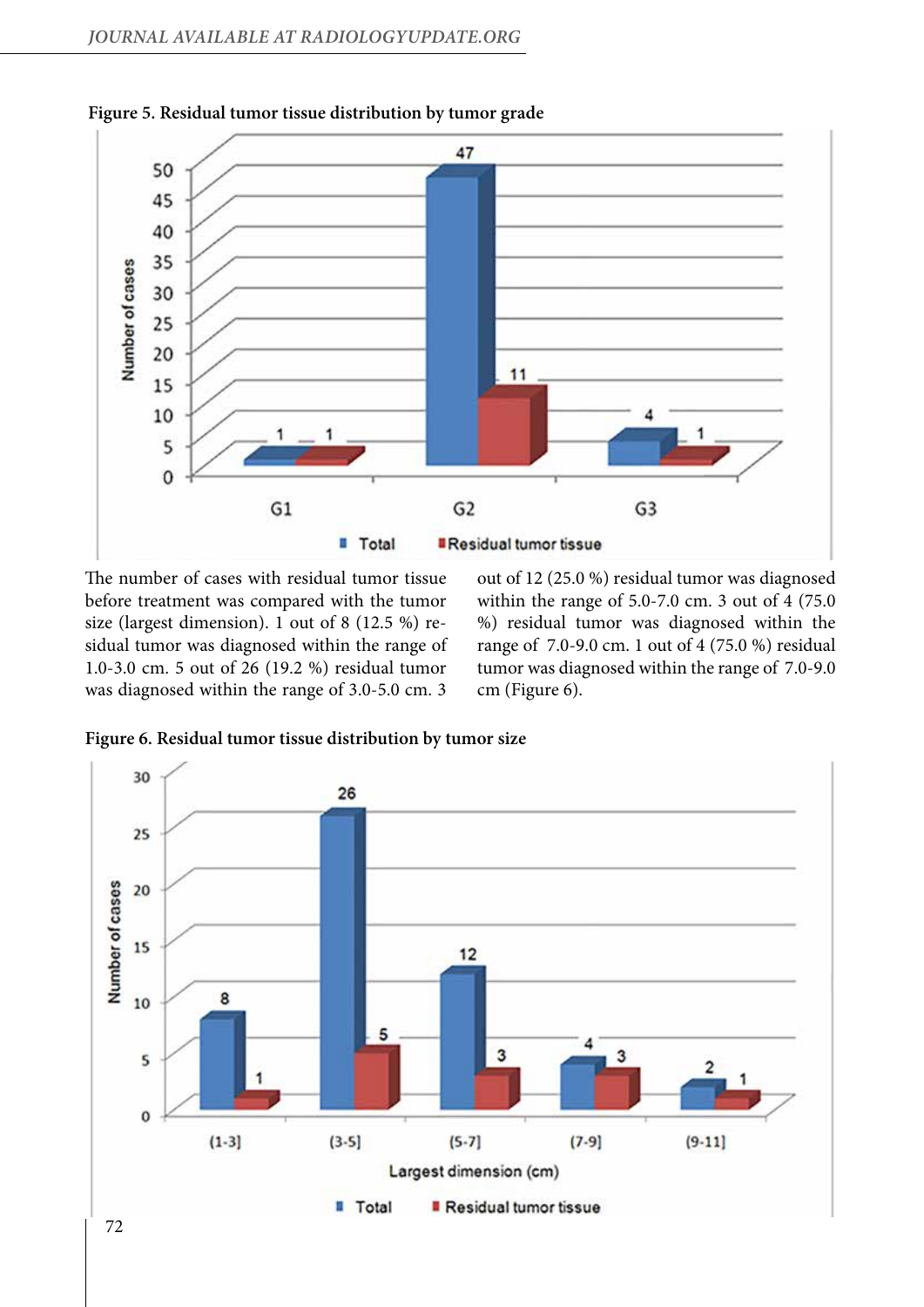The number of patients with residual tumor tissue was compared with local tumor extension before treatment. Extension to parametrium was diagnosed in 49 patients, 13 (26.5 %) of them were diagnosed with residual tumor tissue. Extension to corpus uteri/vagina was diagnosed in 28 patients, 8 (28.6 %) of them were diagnosed

with residual tumor tissue. Extension to bladder/ rectum was diagnosed in 5 patients, 3 (60.0 %) of them were diagnosed with residual tumor tissue. Abnormal pelvic lymph nodes were diagnosed in 32 patients, 9 (28.1 %) of them were diagnosed with residual tumor tissue (Figure 7).



**Figure 7. Residual tumor tissue distribution by tumor extent**

MRI was performed six months after chemoradiotherapy diagnostic value characteristics were calculated and compared with clinical data obtained after 5 or more years after chemoradiotherapy. MRI showed no tumor relapse in 38 patients. In 30 of them findings were real negative (TN) (MRI shows no residual tumor, and no clinical symptoms of the disease are observed within 5 years after chemoradiotherapy) and in 8 patients findings were false negative (FN) (MRI shows no residual tumor. However, disease relapses within 5 years after chemoradiotherapy). In 14 patients MRI showed residual tumor tissue, of them in 14 patients findings were real positive (TP) (MRI shows residual tumor tissue and disease relapses within five years after chemoradiotherapy). No false negative findings (FN) were obtained (MRI shows residual tumor tissue although no clinical signs of the disease are observed within five years after chemoradiotherapy) (Table 1).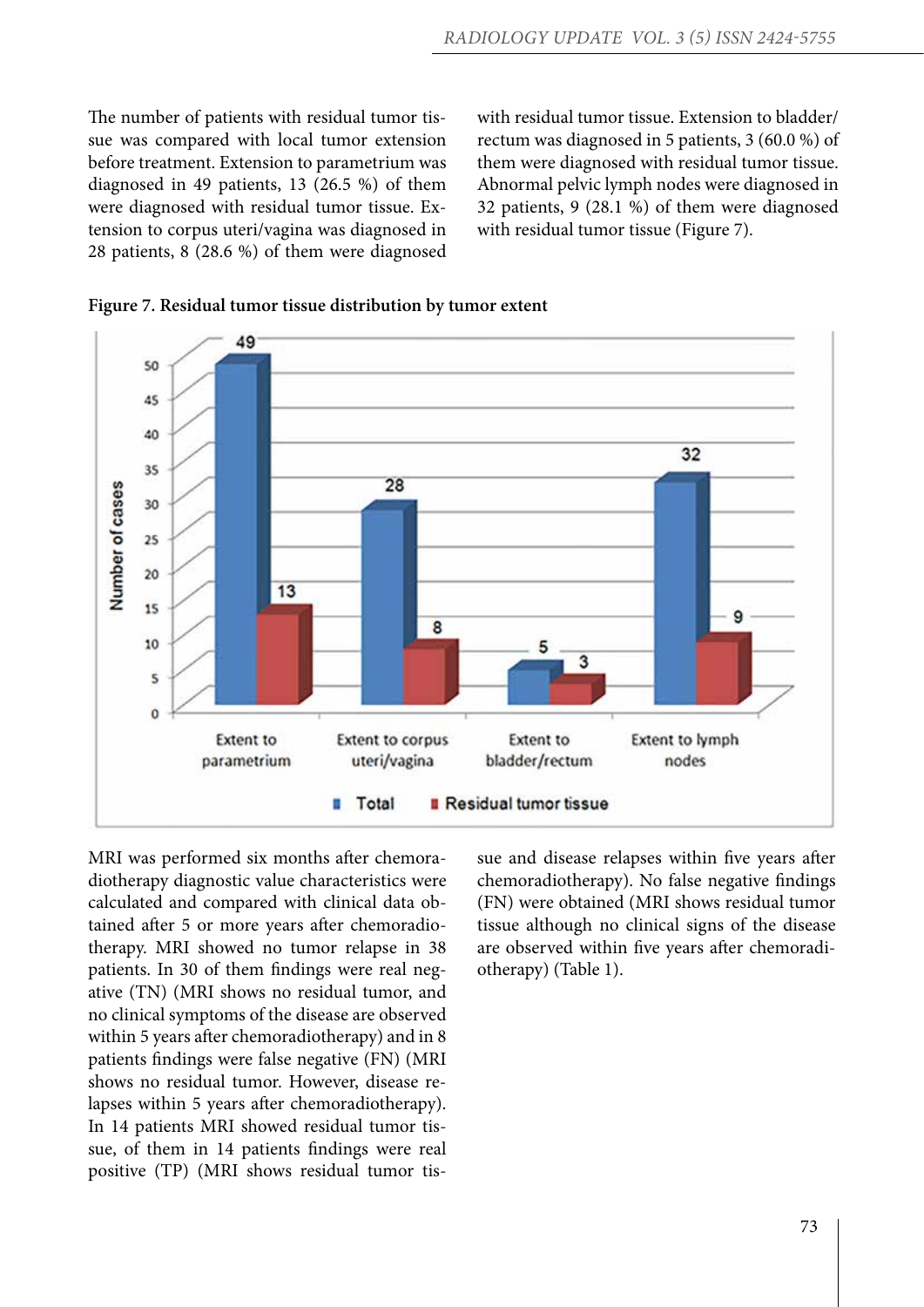| <b>Tests</b>      | Clinically confirmed | Clinically not confirmed |
|-------------------|----------------------|--------------------------|
| MRI diagnosed     | 14(TP)               | 0(FP)                    |
| MRI not diagnosed | 8(TN)                | $30$ (FN)                |

**Table 1. Outline of the calculation of MRI diagnostic value characteristics**

According to the results obtained, diagnostic value characteristics of MRI performed six months after chemoradiotherapy were calculated: specificity – 100.0%, sensitivity – 63.6%, PPV – 100.0%, NPV – 78.9% and accuracy – 84.6%. Because no false positive finding was obtained, specificity and PPV were ideal.

Our research showed extremely high Matthews correlation coefficient (MCC=0.71). It shows the high quality of MRI diagnostic value characteristics.

# **DISCUSSION**

In Lithuania and globally, cancer of cervix uteri is one of the most common malignancies in females. According to the data presented by the National Cancer Institute, it is most frequently diagnosed in females in 50-54 years age group [5]. According to the data of our research, it was most frequently diagnosed in females of 46-55 years age group. Therefore our results are close to the literature data.

Assessment of histological findings showed that squamous cell carcinoma is the most common in patients with cancer of cervix uteri. Adenocarcinoma is far rarer, and it accounts for 5-20 % of all cases of cancer of cervix uteri [11, 12]. Our research data are quite similar: squamous cell carcinoma (both keratinizing and non-keratinizing) was diagnosed in 49 out of 52 patients (94.2 %), and adenocarcinoma was diagnosed only in 3 out of 52 patients (5.8 % of all cases).

According to the data of the study conducted by G. Somoye et al., the disease relapses in 30 % of patients, and 5-years survival is approximately 64 % [4]. According to the study of Attia M. A. et al., local relapse after chemoradiotherapy was diagnosed in 31.2 % of patients [13]. According to many authors, the disease relapses in 35-61 % of patients [14]. Our research data show that residual tumor tissue is found slightly more rarely by MRI performed six months after chemoradiotherapy and made up 25 % of all examined patients.

According to multiple studies, the comparison of relapse number and its previous size shows that the tumor size is a significant prognostic factor. The study of Werner-Wasik et al., showed that in patients with more substantial than 5cm tumor size, relapse was diagnosed in 83 % of patients if compared to the number of relapses in patients with the tumor smaller than 5 cm (53 %). In patients with FIGO stages I and II, the tumor size is even more critical prognostic factor if compared to the stage of the disease [15]. Our study also showed that the majority of patients with residual tumor tissue were diagnosed in the group of patients with large tumor (5-7 cm), ant its accounted for 75.0 % of all cases.

Extension to parametrium significantly increases the risk of the residual tumor tissue. According to the study of Werner-Wasik et al., the tumor relapse was diagnosed in 25 % of patients that were not diagnosed with tumor extension to parametrium at initial examination and in 54 % of patients with diagnosed tumor extent to parametrium [15]. Our research showed better results – residual tumor tissue was diagnosed in 26.5 % of patients with tumor extension to parametrium.

Literature presents insufficient data concerning the tumor differentiation impact on residual tumor tissue and tumor relapse. Several studies showed that the tumor differentiation grade has no significant effect on the development of tumor relapse [16, 17]. We had only one patient with G1 grade and four patients with G3, so it is impossible to make a relevant conclusion concerning the grade of differentiation and residual tumor tissue.

Several studies were conducted to assess the character of the diagnostic value of MRI in the tumor relapse and residual tumor tissue diagnostic. Many studies evaluated MRI sensitivity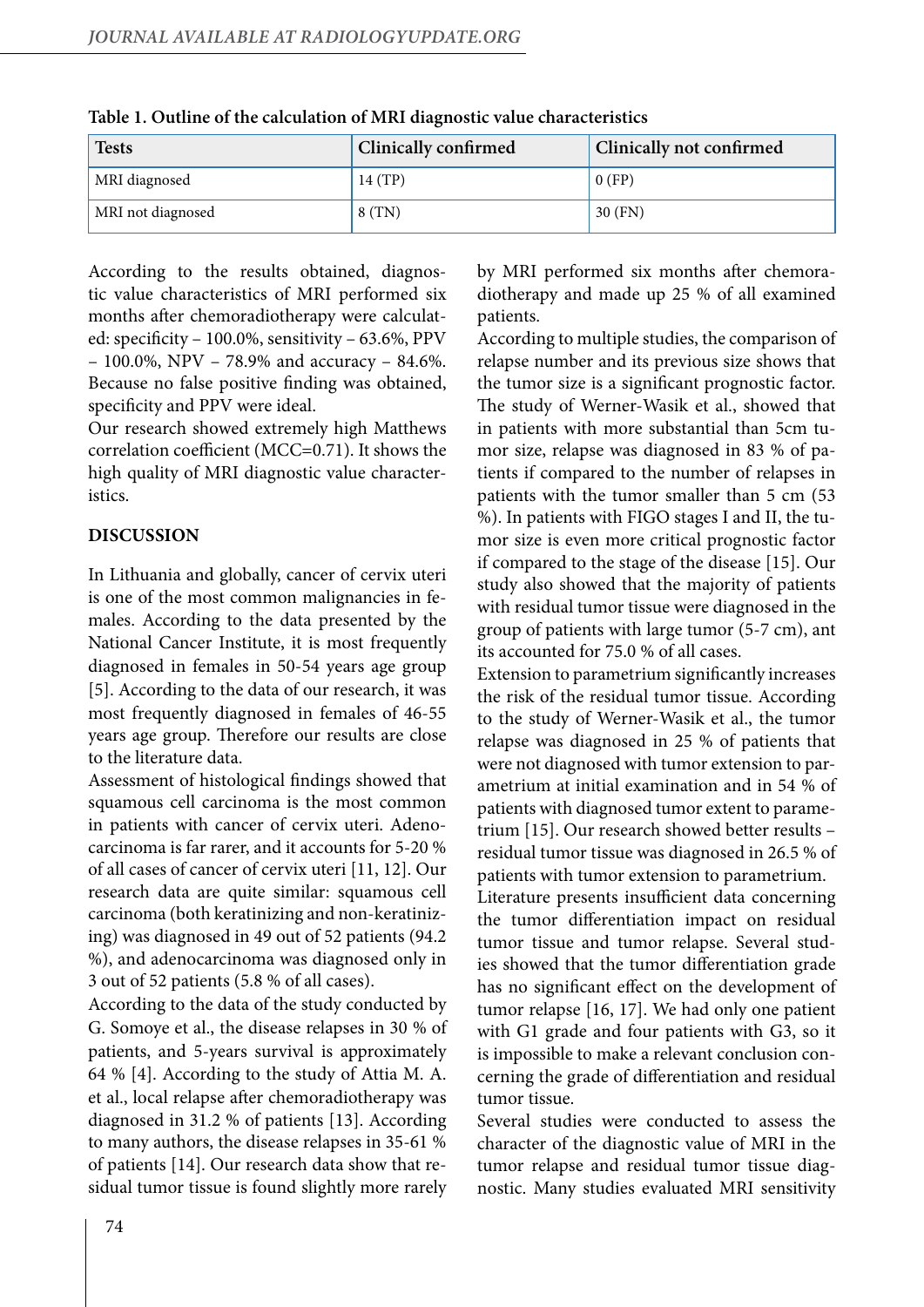and specificity in the diagnosis of tumor relapse after chemoradiotherapy. E. Vincens et al. con ducted one of the most extensive studies. They assessed 43 MRIs after chemoradiotherapy and found that MRI sensitivity was 80 % and speci ficity was 55 %. There were 50 % of FN findings and 17 % of FP findings [18]. In the study con ducted by P. Lavoue et al. 29 MRIs performed after chemoradiotherapy were assessed. MRI sensitivity was 77 %, and specificity was 60 % [14]. According to the data presented by H. Hricak et al., MRI accuracy in assessing the tumor relapse after chemoradiotherapy was 78 %, PPV – 65 % and NPV – 97 %. The accuracy of MRI, conduct ed earlier than six months after radiotherapy was 69% and specificity was 46 %. These diagnostic value characteristics were much higher when MRIs were conducted in more than six months after initiation of chemoradiotherapy: accuracy was 88 %, and specificity was 81 % [19]. There fore, our research shows that MRI is considerably more accurate and sensitive when it is conduct ed not earlier than six months after treatment. MRIs that we have assessed were conducted six months after chemoradiotherapy. Our accuracy was somewhat similar, and it was 86.6 %, and specificity was 100 %.

Due to insufficient sample size during our re search, we did not calculate the correlation be tween residual tumor tissue and histological type, grade of differentiation and tumor local extent.

## **CONCLUSIONS**

1. MRI allowed diagnosing residual tumor tissue in 25.0 % of patients. Moreover, residual tumor tissue was not found in 75.0 % of patients.

2. Patients with non-keratinizing squamous cell carcinoma and well-differentiated carcinoma of cervix uteri were most commonly diagnosed with residual tumor tissue.

3. Residual tumor tissue was most commonly di agnosed in patients with large (7.0-9.0 cm) tum ors and patients with tumor invasion to bladder and rectum.

4. In the diagnostic of residual tumor tissue, MRI showed moderate sensitivity, high specificity, ac curacy, PPV and NPV.